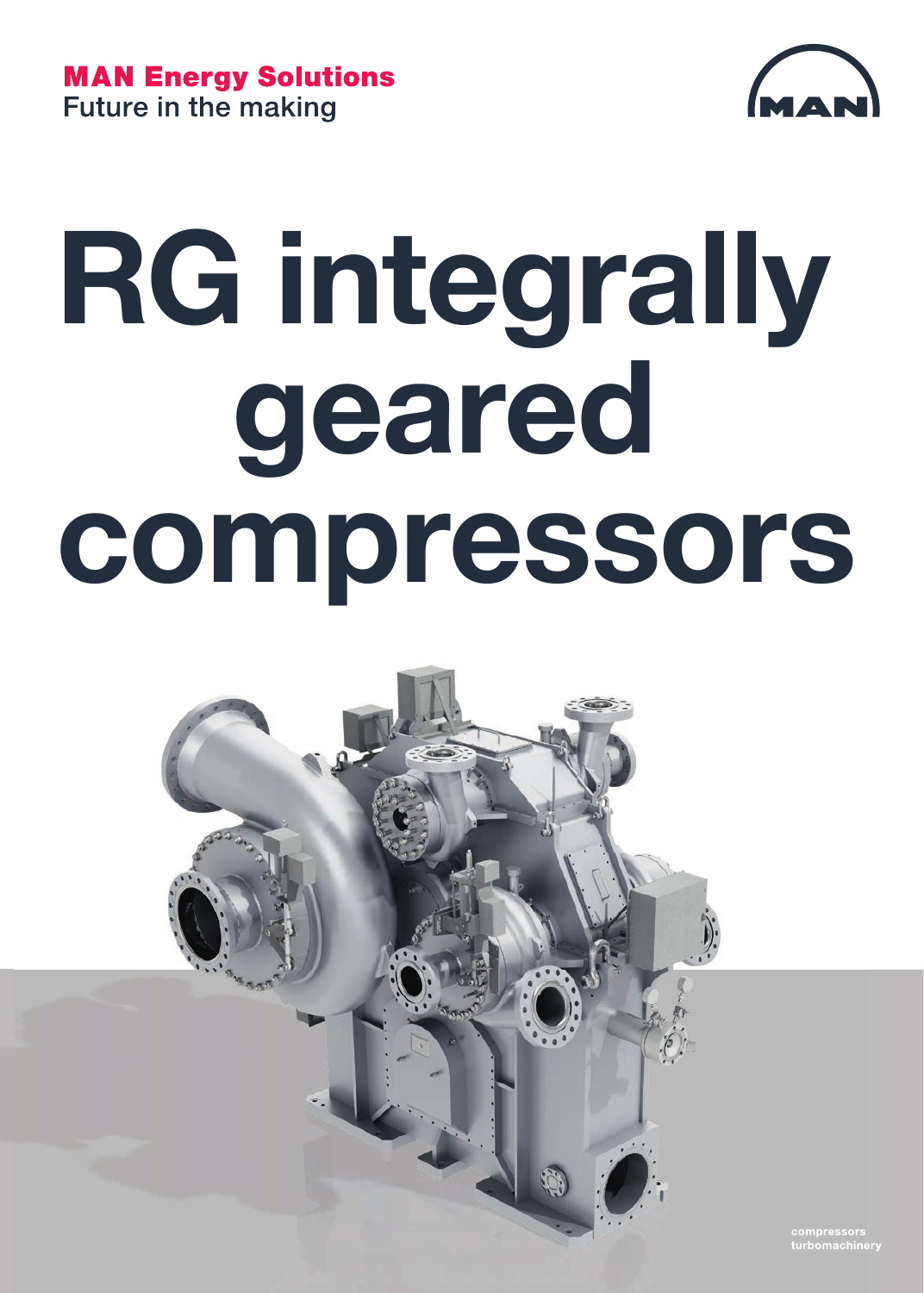## **High efficient multi-shaft centrifugal compressors**

Our integrally geared centrifugal compressors feature a multi-stage arrangement allowing up to 5 pinions. All shafts are equipped with maintenance-free tilting pad bearings. The RG compressor can contain up to ten impeller stages. This enables a very compact design, compression of a wide range of gases, and high pressure ratio.

With improved impeller design, optimized pinion speeds and tailored aero-dynamics, our RG guarantees the absolute highest level of efficiency. The compressor inlet flow is typically controlled by inlet guide vanes.

To achieve minimum on-site installation times, we offer a complete package option for most applications. It consists of compressor core unit, driver, process gas coolers, lube oil system, process piping and auxiliaries. For shaft sealing, carbon rings are standard, but labyrinth seals and dry gas seals can be used as well.

#### **Modular configuration**

Configuration range from fully standardized modular air booster and fuel gas compressors, to custom manufactured high pressure booster and CO<sub>2</sub> compressors. Delivery times can be shortened significantly by using standardized preassembled component designs with proven performance and reliability track records.

#### **Applications**

- Industrial gases (Air separation, paper, etc.)
- Oil & Gas (CCS, EOR, gas transport, natural gas, etc.)
- Refinery (IGCC, Coal-to-Liquids, GTL syngas, etc.)
- Chemicals & Petrochemicals (Vapor, heat pump, propane, dehydration, methanol, etc.)
- Fertilizer industry (Ammonia, urea, nitric acid)
- Iron & Steel, mining (Blast furnace, etc.)
- Power generation (Fuel gas supply)

#### **Base characteristics**

#### **Multistage design**

- Full accordance with API
- Individual speed for each pinion (1,500 – 50,000 rpm)
- Multiple services within one unit
- Intercooling between each stage
- Direct drive shaft for steam turbine
- Max. number of impeller stages: 10
- Max. number of pinions: 5
- Open and closed impellers with welded or brazed shrouds
- Impeller sizes: from 100 to 1,600 mm

#### **Flexible Control System**

- Anti surge system for multiple stage groups
- Performance control
- Inlet guide vanes at first or at all compressor stages
- Optionally, variable speed control and suction throttling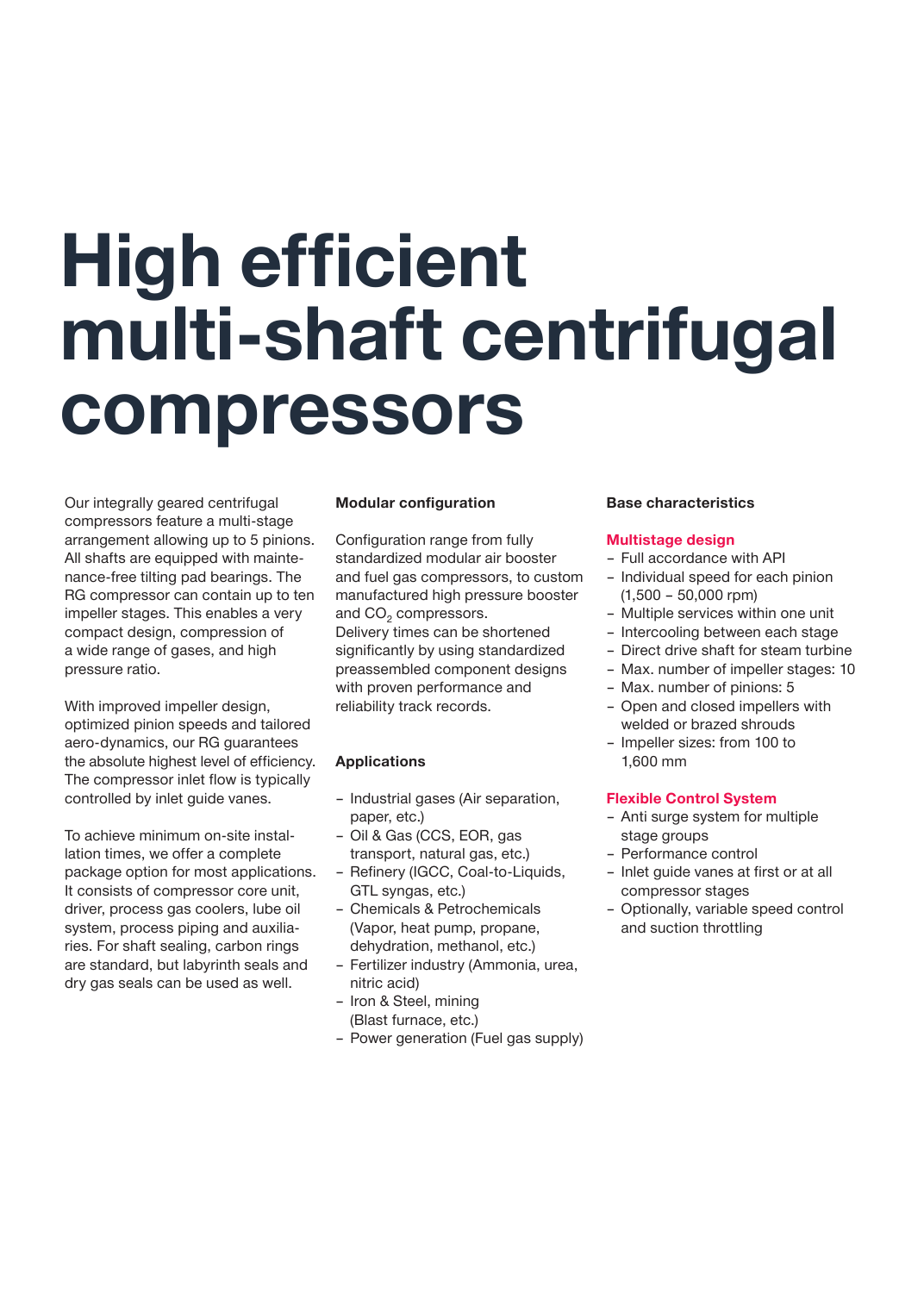#### **At a glance**

| <b>Benefits</b>                                                                                   |  |  |  |  |
|---------------------------------------------------------------------------------------------------|--|--|--|--|
| Optimum flow coefficient, cost and energy savings                                                 |  |  |  |  |
| Short delivery times, quick assembly                                                              |  |  |  |  |
| High degree of flexibility in applications                                                        |  |  |  |  |
| Maximum driver flexibility - electric motor, steam<br>turbine or gas turbine drivers are possible |  |  |  |  |
| High degree of flexibility in applications                                                        |  |  |  |  |
| Cost and space efficient operation                                                                |  |  |  |  |
| Cost and space efficient operation                                                                |  |  |  |  |
| Compact design, small footprint, easy installation                                                |  |  |  |  |
| Less external driving power required                                                              |  |  |  |  |
| Compression up to 250 bar                                                                         |  |  |  |  |
|                                                                                                   |  |  |  |  |

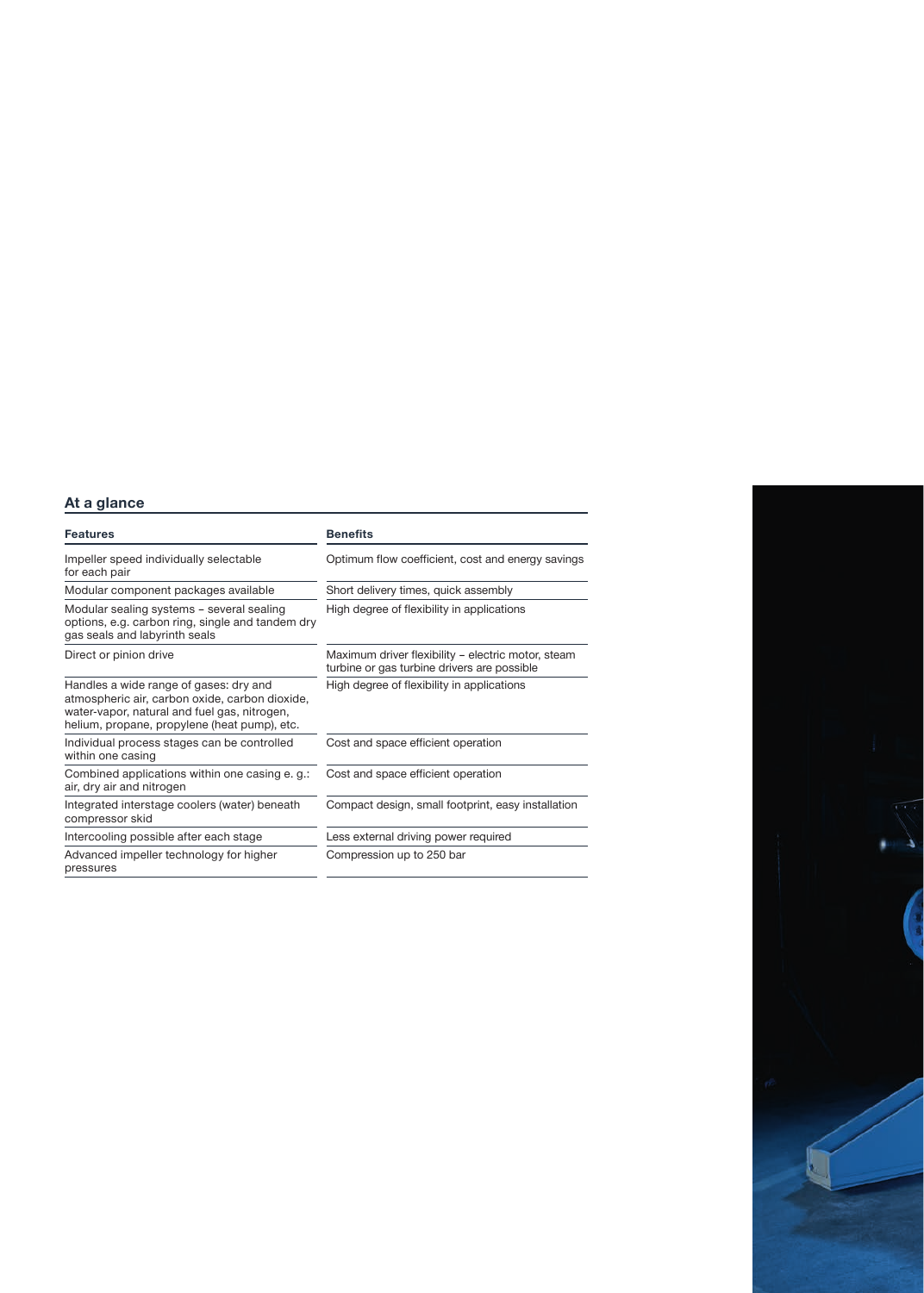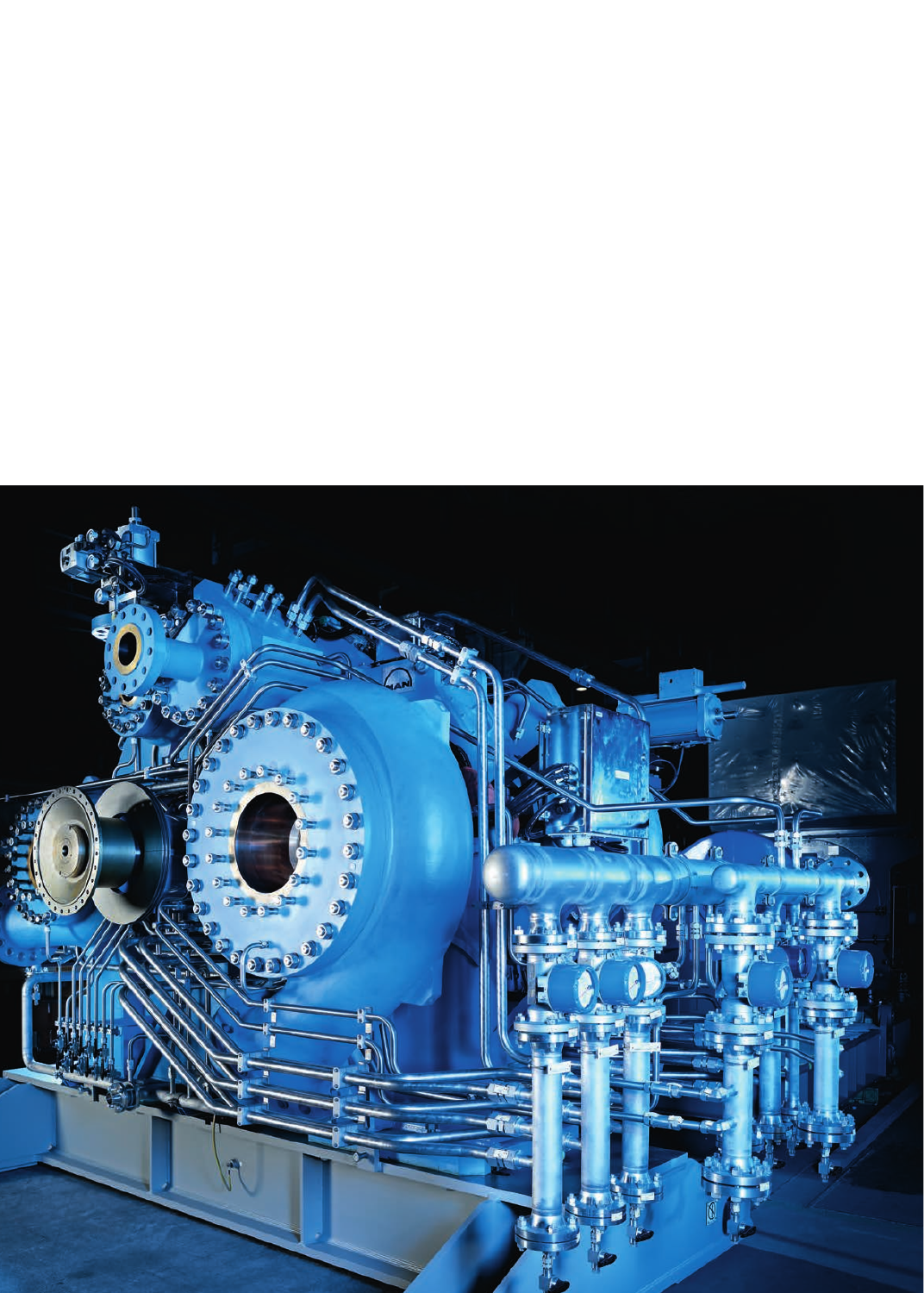### **RG integrally geared compressors**

#### **Technical data**

| <b>Driver</b>                   | Electric motor, steam turbine or gas turbine |
|---------------------------------|----------------------------------------------|
| Min. suction pressure [bara]    | 0.4                                          |
| Discharge pressure [bara]       | Max. 250                                     |
| Flow rate $\lceil m^3/h \rceil$ | Max. 550,000                                 |
| <b>Power range [MW]</b>         | Up to $60$                                   |
| <b>Efficiency</b>               | > 80% overall efficiency possible            |
| <b>Number of pinions</b>        | Up to $5$                                    |
| <b>Number of impellers</b>      | Up to 10                                     |

| Type*        |                    | <b>RG25</b> | <b>RG40</b> | <b>RG45</b> | <b>RG50</b> | <b>RG56</b> | <b>RG80</b> | <b>RG100</b> | <b>RG140</b>             | <b>RG160</b> |
|--------------|--------------------|-------------|-------------|-------------|-------------|-------------|-------------|--------------|--------------------------|--------------|
| Length       | mm                 | 2.700       | 3.000       | 3.400       | 3.700       | 4.000       | 4.500       | 5.500        | $\overline{\phantom{a}}$ |              |
| <b>Width</b> | mm                 | 3.600       | 3.600       | 3.600       | 3.600       | 3.600       | 3.600       | 3.600        | > 3.600                  | > 7.000      |
| Height       | mm                 | 2.000       | 2.500       | 3.000       | 3.300       | 3.500       | 4.000       | 5.000        | 7.000                    | > 7,000      |
| Weight       |                    | 15          | 30          | 40          | 45          | 50          | 60          | >60          | >60                      | >130         |
| <b>Flow</b>  | Am <sup>3</sup> /h | 10.000      | 25,000      | 30,000      | 40,000      | 50,000      | 100.000     | 200,000      | 350,000                  | 550,000      |
| <b>Power</b> | <b>MW</b>          |             | 15          | 18          | 20          | 20          | 20          | 35           | 50                       | 60           |

\*Dimensions related to core unit

#### **Typical arrangement – RG56 skid incl. cooler**